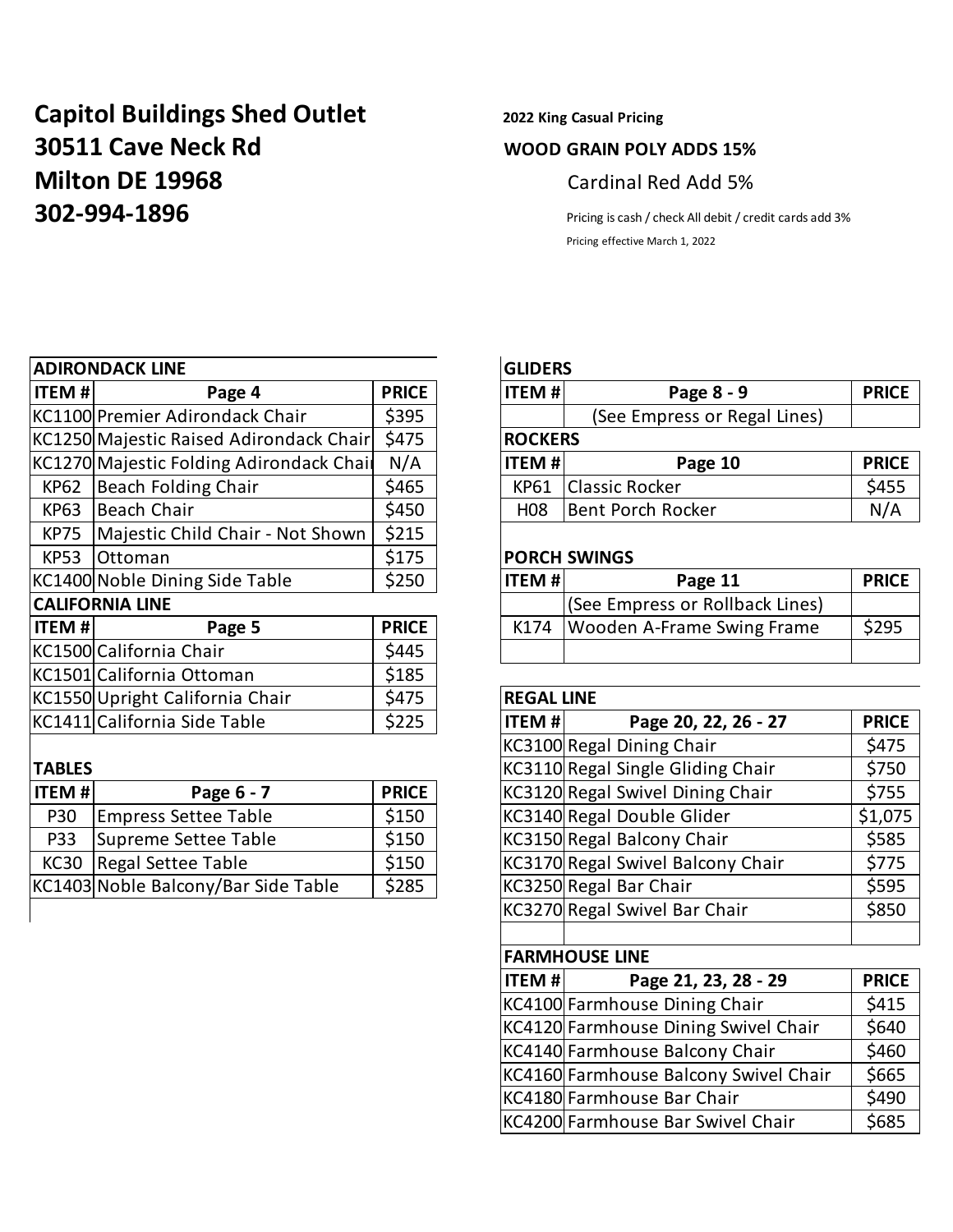|               | <b>ROLLBACK LINE</b>            |              |
|---------------|---------------------------------|--------------|
| <b>ITEM#</b>  | Page 11                         | <b>PRICE</b> |
| <b>KP54</b>   | <b>Rollback Chair</b>           | \$375        |
| <b>KP55</b>   | <b>Rollback Rocker</b>          | \$425        |
| <b>KP56</b>   | <b>Rollback Settee</b>          | \$720        |
| <b>KP57</b>   | 4' Rollback Swing               | \$560        |
| <b>KP58</b>   | 5' Rollback Swing               | \$615        |
| <b>KP59</b>   | 4' Rollback Glider              | \$775        |
| <b>KP60</b>   | 5' Rollback Glider              | \$800        |
| <b>KP31</b>   | 2' x 2' Coffee Table            | \$205        |
|               | <b>FIRE TABLE</b>               |              |
| <b>ITEM#</b>  | Page 12-13                      | <b>PRICE</b> |
| KC1475        | Fire Table - 35" Square         | \$2,005      |
|               | <b>REGENCY DEEP SEATING</b>     |              |
| <b>ITEM#</b>  | Page 14 - 17                    | <b>PRICE</b> |
| KC3500        | <b>Regency Chair</b>            | \$515        |
| KC3501        | <b>Regency Love Seat</b>        | \$800        |
| KC3503        | Regency Sofa                    | \$1,065      |
| KC3505        | Regency Ottoman                 | \$205        |
| KC3507        | <b>Regency Corner Table</b>     | \$205        |
| <b>KC3508</b> | <b>Regency Sectional Corner</b> | \$490        |
| KC3509        | <b>Regency Sectional Center</b> | \$305        |
| KC3511        | <b>Regency Sectional Left</b>   | \$435        |
| KC3513        | <b>Regency Sectional Right</b>  | \$435        |
| KC1450        | <b>Regency Coffee Table</b>     | \$325        |
| KC1415        | <b>Regency Side Table</b>       | \$225        |
|               |                                 |              |

|             | <b>ROLLBACK LINE</b>   |              |               | <b>CONTEMPO LINE</b>            |              |  |  |  |
|-------------|------------------------|--------------|---------------|---------------------------------|--------------|--|--|--|
| ITEM #      | Page 11                | <b>PRICE</b> | <b>ITEM#</b>  | Page 20, 22, 24 - 25            | <b>PRICE</b> |  |  |  |
| <b>KP54</b> | <b>Rollback Chair</b>  | \$375        | <b>KC2000</b> | Contempo Dining Chair w/o Arms  | \$415        |  |  |  |
| <b>KP55</b> | Rollback Rocker        | \$425        | KC2001        | Contempo Dining Chair w/Arms    | \$435        |  |  |  |
| <b>KP56</b> | <b>Rollback Settee</b> | \$720        | KC2021        | Contempo Swivel Dining Chair    | \$645        |  |  |  |
| <b>KP57</b> | 4' Rollback Swing      | \$560        | KC2100        | Contempo Balcony Chair w/o Arms | \$455        |  |  |  |
| <b>KP58</b> | 5' Rollback Swing      | \$615        | KC2101        | Contempo Balcony Chair w/Arms   | \$485        |  |  |  |
| <b>KP59</b> | 4' Rollback Glider     | \$775        | KC2121        | Contempo Swivel Balcony Chair   | \$665        |  |  |  |
| <b>KP60</b> | 5' Rollback Glider     | \$800        | KC2200        | Contempo Bar Chair w/o Arms     | \$460        |  |  |  |
| <b>KP31</b> | 2' x 2' Coffee Table   | \$205        | KC2201        | Contempo Bar Chair w/Arms       | \$495        |  |  |  |
|             | <b>FIRE TABLE</b>      |              | KC2221        | Contempo Swivel Bar Chair       | \$640        |  |  |  |

| KC1475                      | Fire Table - 35" Square         | \$2,005      | <b>EMPRESS LINE</b> |                              |              |  |
|-----------------------------|---------------------------------|--------------|---------------------|------------------------------|--------------|--|
| <b>REGENCY DEEP SEATING</b> |                                 |              | <b>ITEM#</b>        | Page 21, 23, 30 - 31         | <b>PRICE</b> |  |
| ITEM #                      | Page 14 - 17                    | <b>PRICE</b> | <b>KP11</b>         | <b>Empress Deck Chair</b>    | \$375        |  |
| KC3500                      | <b>Regency Chair</b>            | \$515        | <b>KP12</b>         | <b>Empress Balcony Chair</b> | \$435        |  |
| KC3501                      | <b>Regency Love Seat</b>        | \$800        | <b>KP13</b>         | <b>Empress Bar Chair</b>     | \$445        |  |
| KC3503                      | Regency Sofa                    | \$1,065      | KP16                | <b>Empress Gliding Chair</b> | \$695        |  |
| KC3505                      | <b>Regency Ottoman</b>          | \$205        | <b>KP17</b>         | Empress Porch Swing PG 11    | \$615        |  |
| KC3507                      | <b>Regency Corner Table</b>     | \$205        | <b>KP18</b>         | <b>Empress Double Glider</b> | \$995        |  |
| KC3508                      | <b>Regency Sectional Corner</b> | \$490        |                     |                              |              |  |
| KC3509                      | <b>Regency Sectional Center</b> | \$305        |                     |                              |              |  |
| KC3511                      | <b>Regency Sectional Left</b>   | \$435        |                     |                              |              |  |
| KC3513                      | <b>Regency Sectional Right</b>  | \$435        |                     | <b>SUPREME LINE</b>          |              |  |

| 、しししょし | <b>INCRUTICY JULIUS IN INSITE</b> | ーー    |              | JUI IILIVIL LIIVL            |              |
|--------|-----------------------------------|-------|--------------|------------------------------|--------------|
|        | KC1450 Regency Coffee Table       | \$325 | <b>ITEM#</b> | Page 21, 23, 32 - 33         | <b>PRICE</b> |
|        | KC1415   Regency Side Table       | \$225 | <b>KP25</b>  | Supreme Dining Swivel Chair  | \$615        |
|        |                                   |       | KP26         | Supreme Dining Chair         | \$415        |
|        |                                   |       | <b>KP27</b>  | Supreme Balcony Swivel Chair | \$745        |
|        |                                   |       | KP28         | Supreme Balcony Chair        | \$515        |
|        |                                   |       | <b>KP29</b>  | Supreme Bar Swivel Chair     | \$795        |
|        |                                   |       | <b>KP30</b>  | Supreme Bar Chair            | \$540        |
|        |                                   |       |              |                              |              |
|        |                                   |       |              |                              |              |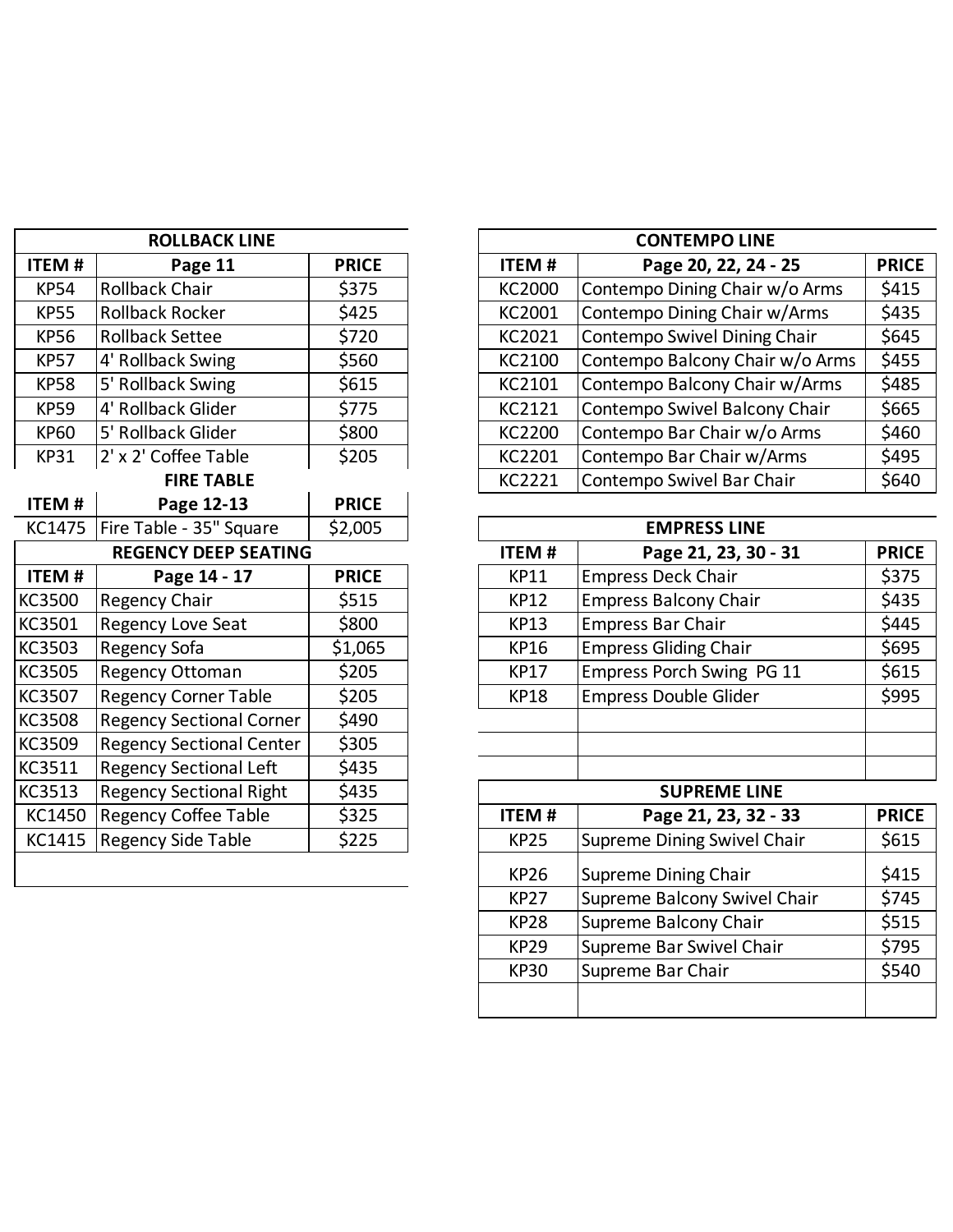|              | <b>PRINCE BASE - DINING TABLES</b>           |              |               | <b>MISSION BASE - DINING TABLES</b>                     |              |
|--------------|----------------------------------------------|--------------|---------------|---------------------------------------------------------|--------------|
| <b>ITEM#</b> | 29" HEIGHT pg. 34-35                         | <b>PRICE</b> | <b>ITEM#I</b> | 29" HEIGHT pg. 34-35                                    | <b>PRICE</b> |
|              | KC5035 35" Round Dining Table                | \$725        |               | KP34 35" Round Dining Table                             | \$725        |
|              | KC5044 44" Round Dining Table                | \$800        | <b>KP37</b>   | 44" Round Dining Table                                  | \$800        |
|              | KC5048 48" Round Dining Table                | \$880        |               | KP40 48" Round Dining Table                             | \$880        |
|              | KC5136 36" Square Dining Table               | \$760        |               | KP43 36" Square Dining Table                            | \$760        |
|              | KC5145 45" Square Dining Table               | \$825        |               | KP46 45" Square Dining Table                            | \$825        |
|              | KC5164 $ 45" \times 60"$ Dining Prince Table | \$1,595      |               | KP150 $ 45" \times 60"$ Dining Mission Table            | 51,595       |
|              | KC5170 $ 42" \times 70"$ Dining Prince Table | \$1,700      |               | KP153 42" x 70" Dining Mission Table                    | \$1,700      |
|              | KC5195 $ 42" \times 95"$ Dining Prince Table | \$2,225      |               | KP156 42" x 95" Dining Mission Table $\frac{1}{2}$ ,225 |              |

# **F - BALCONY TABLES**

| <b>ITEM#</b> | 36" HEIGHT pg. 34-35                  | <b>PRICE</b> | <b>ITEM#</b> | 36" HEIGHT pg. 34-35                          | <b>PRICE</b> |
|--------------|---------------------------------------|--------------|--------------|-----------------------------------------------|--------------|
|              | KC6035 35" Round Balcony Table        | \$745        |              | KP35 35" Round Balcony Table                  | \$745        |
|              | KC6044 44" Round Balcony Table        | \$825        |              | KP38 44" Round Balcony Table                  | \$825        |
|              | KC6048 48" Round Balcony Table        | \$895        |              | KP41 48" Round Balcony Table                  | \$895        |
|              | KC6136 36" Square Balcony Table       | \$775        |              | KP44 36" Square Balcony Table                 | \$775        |
|              | KC6145 45" Square Balcony Table       | \$835        |              | KP47 45" Square Balcony Table                 | \$835        |
|              | KC6164 45" x 60" Balcony Prince Table | \$1,640      |              | KP151 45" x 60" Balcony Mission Table \$1,640 |              |
|              | KC6170 42" x 70" Balcony Prince Table | \$1,715      |              | KP154 42" x 70" Balcony Mission Table \$1,715 |              |
|              | KC6195 42" x 95" Balcony Prince Table | \$2,250      |              | KP157 42" x 95" Balcony Mission Table \$2,250 |              |

# **BASE - BAR TABLES**

| ITEM # | 41" HEIGHT pg. 34-35                      | <b>PRICE</b> | <b>ITEM#</b> | 41" HEIGHT pg. 34-35               | <b>PRICE</b> |
|--------|-------------------------------------------|--------------|--------------|------------------------------------|--------------|
|        | KC7035 35" Round Bar Table                | \$780        |              | KP36 35" Round Bar Table           | \$780        |
|        | KC7044 44" Round Bar Table                | \$840        |              | KP39 44" Round Bar Table           | \$840        |
|        | KC7048 48" Round Bar Table                | \$920        |              | KP42 48" Round Bar Table           | \$920        |
|        | KC7136 36" Square Bar Table               | \$800        |              | KP45 36" Square Bar Table          | \$800        |
|        | KC7145 45" Square Bar Table               | \$845        |              | KP48 45" Square Bar Table          | \$845        |
|        | KC7164 $ 45" \times 60"$ Bar Prince Table | \$1,665      |              | KP152  45" x 60" Bar Mission Table | \$1,665      |
|        | KC7170 42" x 70" Bar Prince Table         | \$1,725      |              | KP155 42" x 70" Bar Mission Table  | \$1,725      |
|        | KC7195 $ 42" \times 95"$ Bar Prince Table | \$2,275      |              | KP158 42" x 95" Bar Mission Table  | \$2,275      |

### **MISSION BASE - DINING TABLES**

| <b>ITEM#</b> | 29" HEIGHT pg. 34-35                 | <b>PRICE</b> |
|--------------|--------------------------------------|--------------|
| <b>KP34</b>  | 35" Round Dining Table               | \$725        |
| <b>KP37</b>  | 44" Round Dining Table               | \$800        |
| <b>KP40</b>  | 48" Round Dining Table               | \$880        |
| <b>KP43</b>  | 36" Square Dining Table              | \$760        |
| <b>KP46</b>  | 45" Square Dining Table              | \$825        |
|              | KP150 45" x 60" Dining Mission Table | 51,595       |
|              | KP153 42" x 70" Dining Mission Table | \$1,700      |
|              | KP156 42" x 95" Dining Mission Table | 52,225       |

# **MISSION BASE - BALCONY TABLES**

| <b>ITEM#</b> | 36" HEIGHT pg. 34-35                          | <b>PRICE</b> |
|--------------|-----------------------------------------------|--------------|
| <b>KP35</b>  | 35" Round Balcony Table                       | \$745        |
| <b>KP38</b>  | 44" Round Balcony Table                       | \$825        |
| <b>KP41</b>  | 48" Round Balcony Table                       | \$895        |
| <b>KP44</b>  | 36" Square Balcony Table                      | \$775        |
| <b>KP47</b>  | 45" Square Balcony Table                      | \$835        |
| KP151        | 45" x 60" Balcony Mission Table \$1,640       |              |
|              | KP154 42" x 70" Balcony Mission Table \$1,715 |              |
|              | KP157 42" x 95" Balcony Mission Table \$2,250 |              |

### **MISSION BASE - BAR TABLES**

| <b>ITEM#</b> | 41" HEIGHT pg. 34-35              | <b>PRICE</b> |
|--------------|-----------------------------------|--------------|
| <b>KP36</b>  | 35" Round Bar Table               | \$780        |
| <b>KP39</b>  | 44" Round Bar Table               | \$840        |
| <b>KP42</b>  | 48" Round Bar Table               | \$920        |
|              | KP45 36" Square Bar Table         | \$800        |
| <b>KP48</b>  | 45" Square Bar Table              | \$845        |
|              | KP152 45" x 60" Bar Mission Table | \$1,665      |
|              | KP155 42" x 70" Bar Mission Table | \$1,725      |
|              | KP158 42" x 95" Bar Mission Table | \$2,275      |